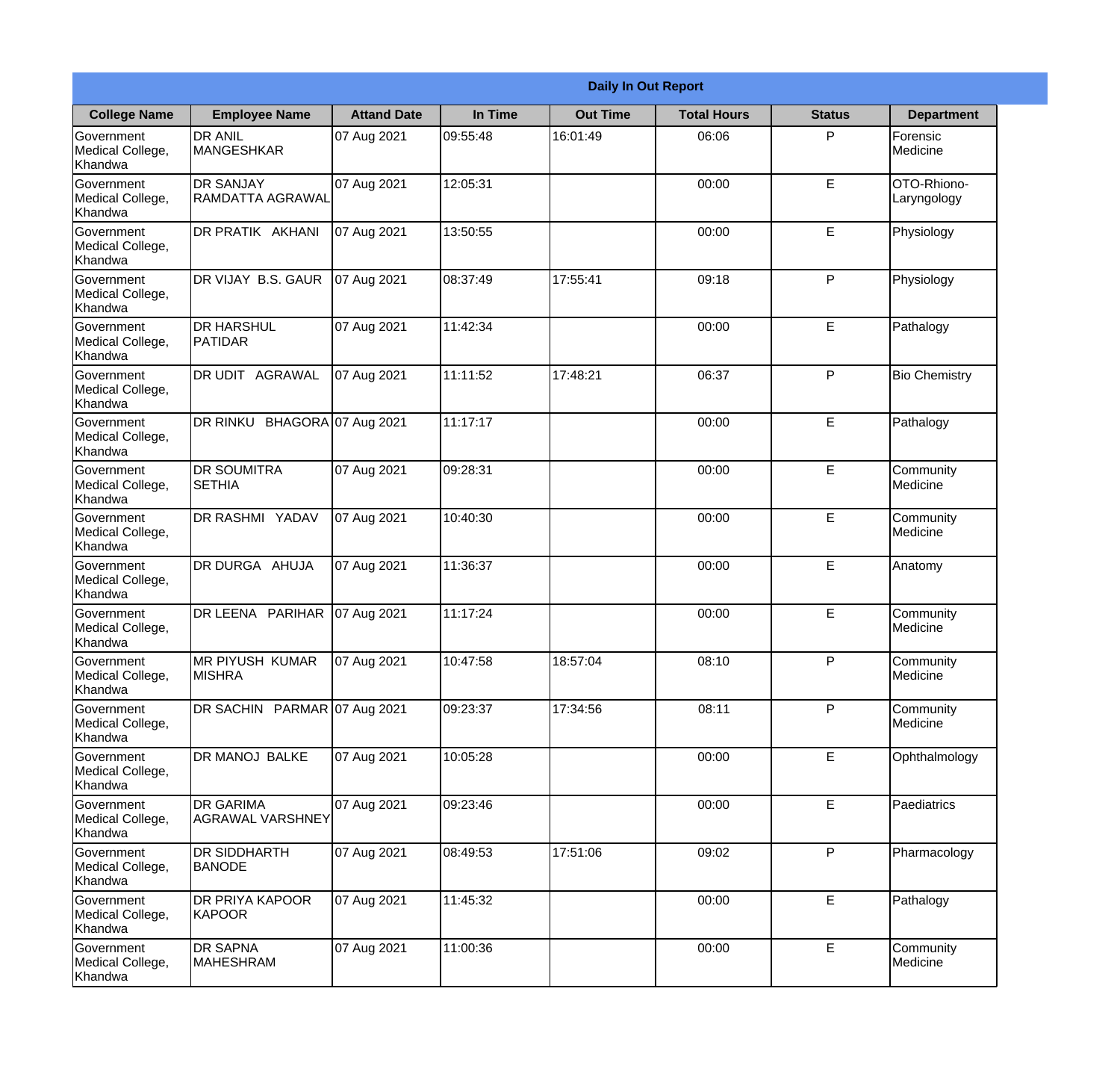| <b>Designation</b>                  | <b>Category</b> |
|-------------------------------------|-----------------|
| Assistant Professor   Para Clinical |                 |
| Professor                           | Clinical        |
| Assistant Professor   Non Clinical  |                 |
| Associate Professor Non Clinical    |                 |
| Assistant Professor   Para Clinical |                 |
| Associate Professor Non Clinical    |                 |
| Assistant Professor   Para Clinical |                 |
| Assistant Professor   Para Clinical |                 |
| Assistant Professor   Para Clinical |                 |
| Demonstrator/Tutor   Non Clinical   |                 |
| Assistant Professor                 | Para Clinical   |
| Statistician                        | Para Clinical   |
| Assistant Professor   Para Clinical |                 |
| Assistant Professor   Clinical      |                 |
| Associate Professor Clinical        |                 |
| Associate Professor   Para Clinical |                 |
| Demonstrator/Tutor   Para Clinical  |                 |
| Associate Professor Para Clinical   |                 |

## **Daily In Out Report**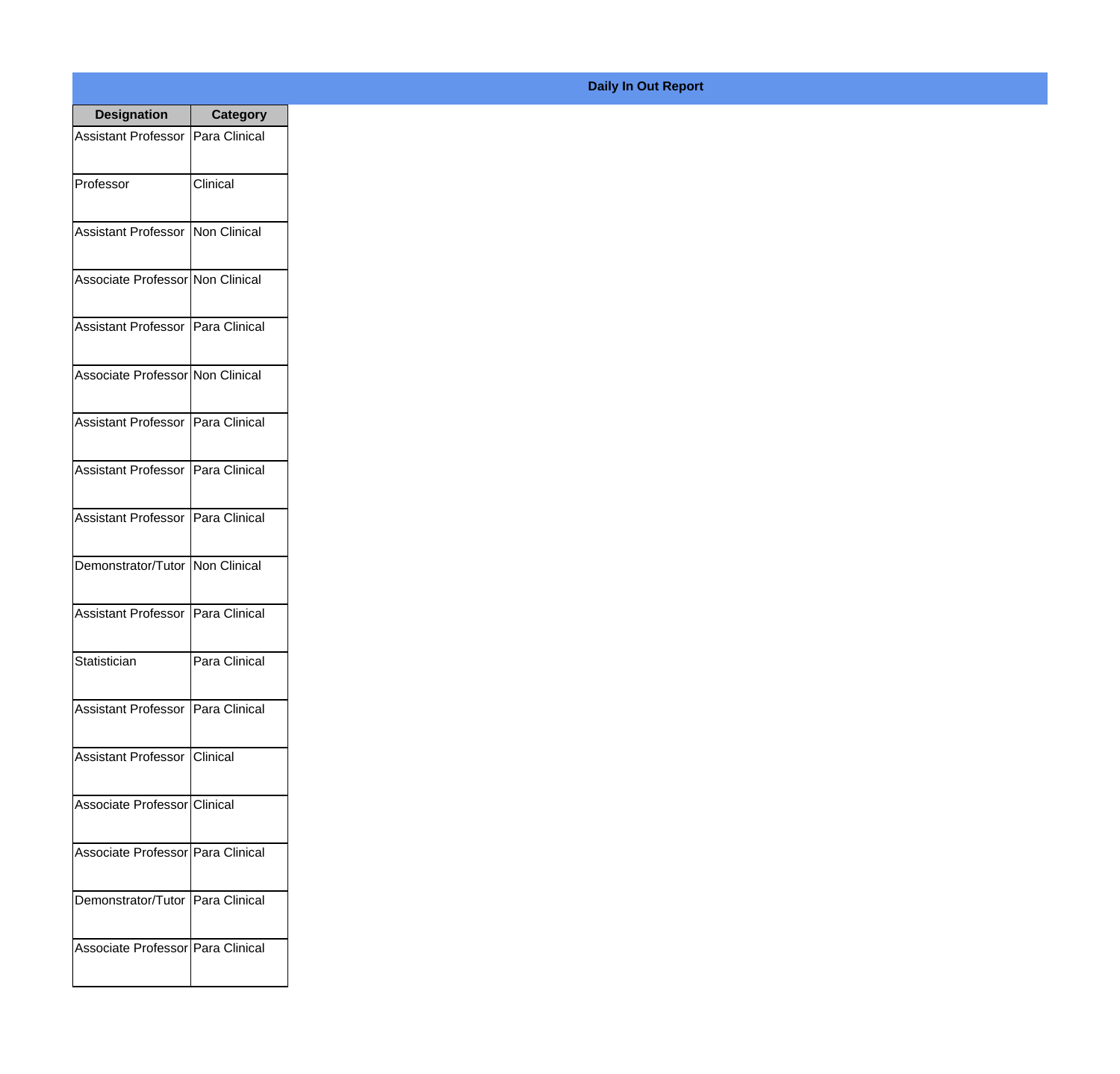|                                                  |                                                       |             |          |          | <b>Daily In Out Report</b> |             |                             |
|--------------------------------------------------|-------------------------------------------------------|-------------|----------|----------|----------------------------|-------------|-----------------------------|
| <b>Government</b><br>Medical College,<br>Khandwa | <b>DR RAJU</b>                                        | 07 Aug 2021 | 09:57:28 |          | 00:00                      | E           | Forensic<br>Medicine        |
| Government<br>Medical College,<br>Khandwa        | <b>DR SITARAM</b><br>SOLANKI                          | 07 Aug 2021 | 09:33:15 | 17:03:14 | 07:30                      | P           | Forensic<br>Medicine        |
| Government<br>Medical College,<br>Khandwa        | <b>DR RANJEET</b><br><b>BADOLE</b>                    | 07 Aug 2021 | 10:37:58 |          | 00:00                      | E           | <b>General Medicine</b>     |
| Government<br>Medical College,<br>Khandwa        | <b>DR ASHOK</b><br><b>BHAUSAHEB NAJAN</b>             | 07 Aug 2021 | 11:00:47 |          | 00:00                      | E           | Forensic<br>Medicine        |
| Government<br>Medical College,<br>Khandwa        | <b>DR NITESHKUMAR</b><br>KISHORILAL<br><b>RATHORE</b> | 07 Aug 2021 | 16:57:16 |          | 00:00                      | E           | Pharmacology                |
| Government<br>Medical College,<br>Khandwa        | <b>DR PRIYESH</b><br><b>MARSKOLE</b>                  | 07 Aug 2021 | 09:19:09 |          | 00:00                      | E           | Community<br>Medicine       |
| Government<br>Medical College,<br>Khandwa        | <b>DR SANGEETA</b><br><b>CHINCHOLE</b>                | 07 Aug 2021 | 11:04:37 |          | 00:00                      | E           | Physiology                  |
| Government<br>Medical College,<br>Khandwa        | DR SUNIL BAJOLIYA                                     | 07 Aug 2021 | 11:06:39 |          | 00:00                      | E           | OTO-Rhiono-<br>Laryngology  |
| Government<br>Medical College,<br>Khandwa        | DR NISHA MANDLOI<br><b>PANWAR</b>                     | 07 Aug 2021 | 11:17:10 |          | 00:00                      | E           | Obstetrics &<br>Gynaecology |
| Government<br>Medical College,<br>Khandwa        | <b>DR JITENDRA</b><br><b>AHIRWAR</b>                  | 07 Aug 2021 | 08:35:01 | 16:46:07 | 08:11                      | P           | Pathalogy                   |
| Government<br>Medical College,<br>Khandwa        | <b>DR JITENDRA</b><br><b>AHIRWAR</b>                  | 07 Aug 2021 | 18:02:10 |          | 08:11                      | P           | Pathalogy                   |
| Government<br>Medical College,<br>Khandwa        | <b>DR MUKTESHWARI</b><br><b>GUPTA</b>                 | 07 Aug 2021 | 11:32:43 | 17:14:09 | 05:42                      | P           | Pharmacology                |
| Government<br>Medical College,<br>Khandwa        | <b>DR PURTI AGARWAL</b><br><b>SAINI</b>               | 07 Aug 2021 | 10:46:40 |          | 00:00                      | E           | Pathalogy                   |
| Government<br>Medical College,<br>Khandwa        | DR YASHPAL RAY                                        | 07 Aug 2021 | 11:24:13 |          | 00:00                      | $\mathsf E$ | Anatomy                     |
| Government<br>Medical College,<br>Khandwa        | RENU WAGHMARE                                         | 07 Aug 2021 | 16:27:52 |          | 00:00                      | E           | Community<br>Medicine       |